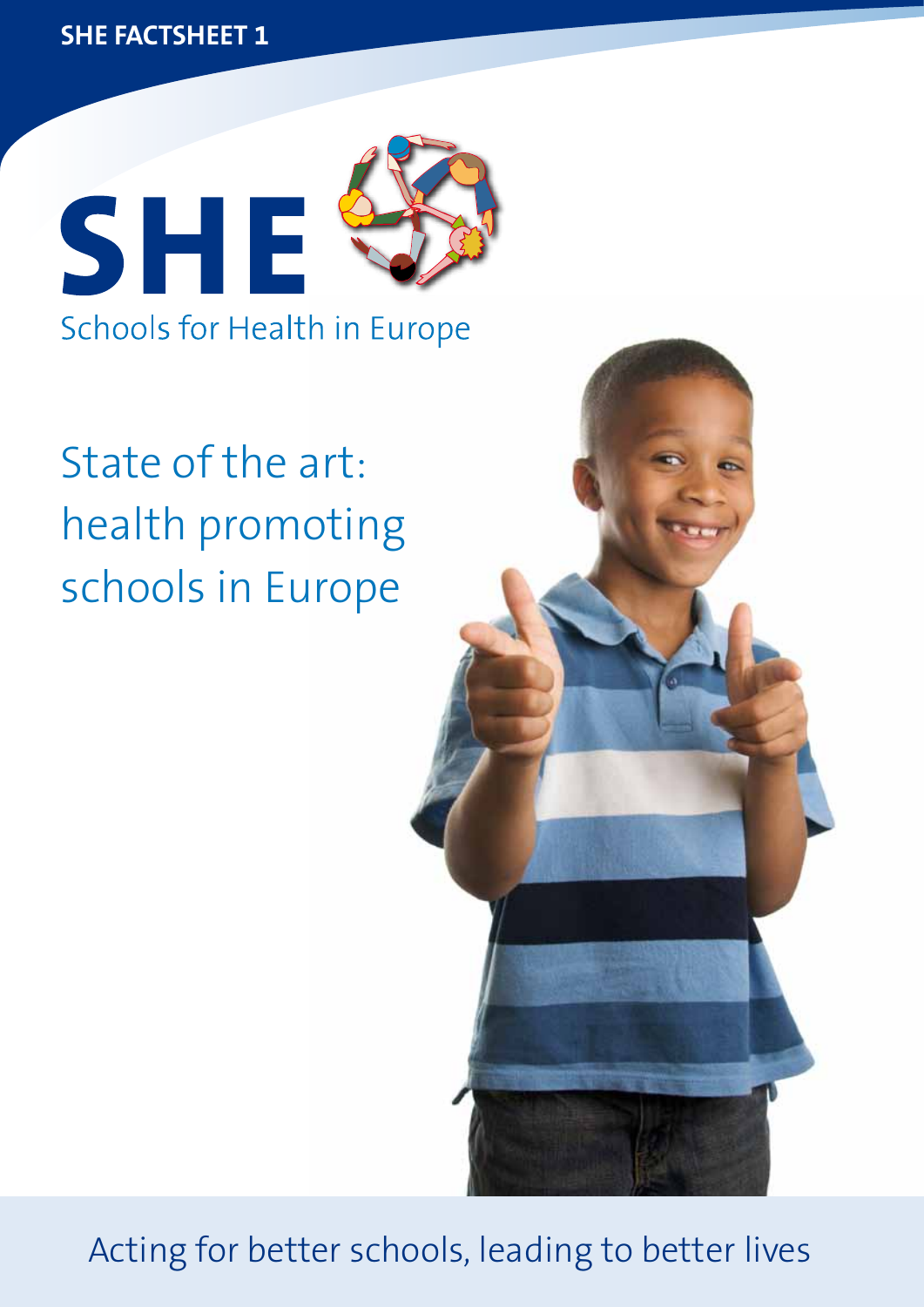*This factsheet provides a brief description of the current state of health promoting schools (HPS) in the Schools for Health in Europe (SHE) Network. Data have been collected on where we are with health promoting school development and implementation in the 43 SHE member countries in the European region. The findings from the HPS policy research study show that at least 34,000 schools were identified as health promoting schools in the European region in the 2012- 2013 school year. The national HPS policies and/or programmes in the participating SHE member countries are diverse and vary in their organization and reach. In some of the countries, 100% of the primary and secondary schools are health promoting and in others the range in between 2 and 10%. The SHE National Coordinators have expressed their commitment to the further development, expansion and/or improvement of their national HPS programmes over the coming five years. The results presented in the factsheet will serve as a benchmark for future HPS development and implementation in the European region.*

#### **What is SHE?**

#### SHE is

- the Schools for Health in Europe Network;
- an established network of National Coordinators in 43 countries in the European region since 1992;
- focused on making school health promotion an integral part of the policy development in the European Education and Health sectors;
- providing the platform for European professionals with an interest in school health promotion;
- supported by three European organizations: WHO Regional Office for Europe, Council of Europe and the European Commission;
- contributing to making schools in Europe a better place for learning, health and living;
- using a positive concept of health and well-being and acknowledges the UN Convention of the Rights of the Child.

#### **What is a health promoting school?**

A health promoting school is a school that implements a structured and systematic plan for the health, wellbeing and the development of social capital of all pupils and of teaching and non-teaching staff. Other names are used in the different European countries, but they are characterized by a whole school approach.

# **Why is health promotion in the school setting important?**

Health promotion in a school setting is important because health and education are intrinsically linked:

- healthy children are more likely to learn effectively;
- education plays an important role in economic prosperity and health outcomes later in life;
- promoting the health of school staff can lead to greater work satisfaction and reduced absenteeism;
- actively promoting health in schools can aid schools and policy-makers alike in reaching their academic, social and economic targets.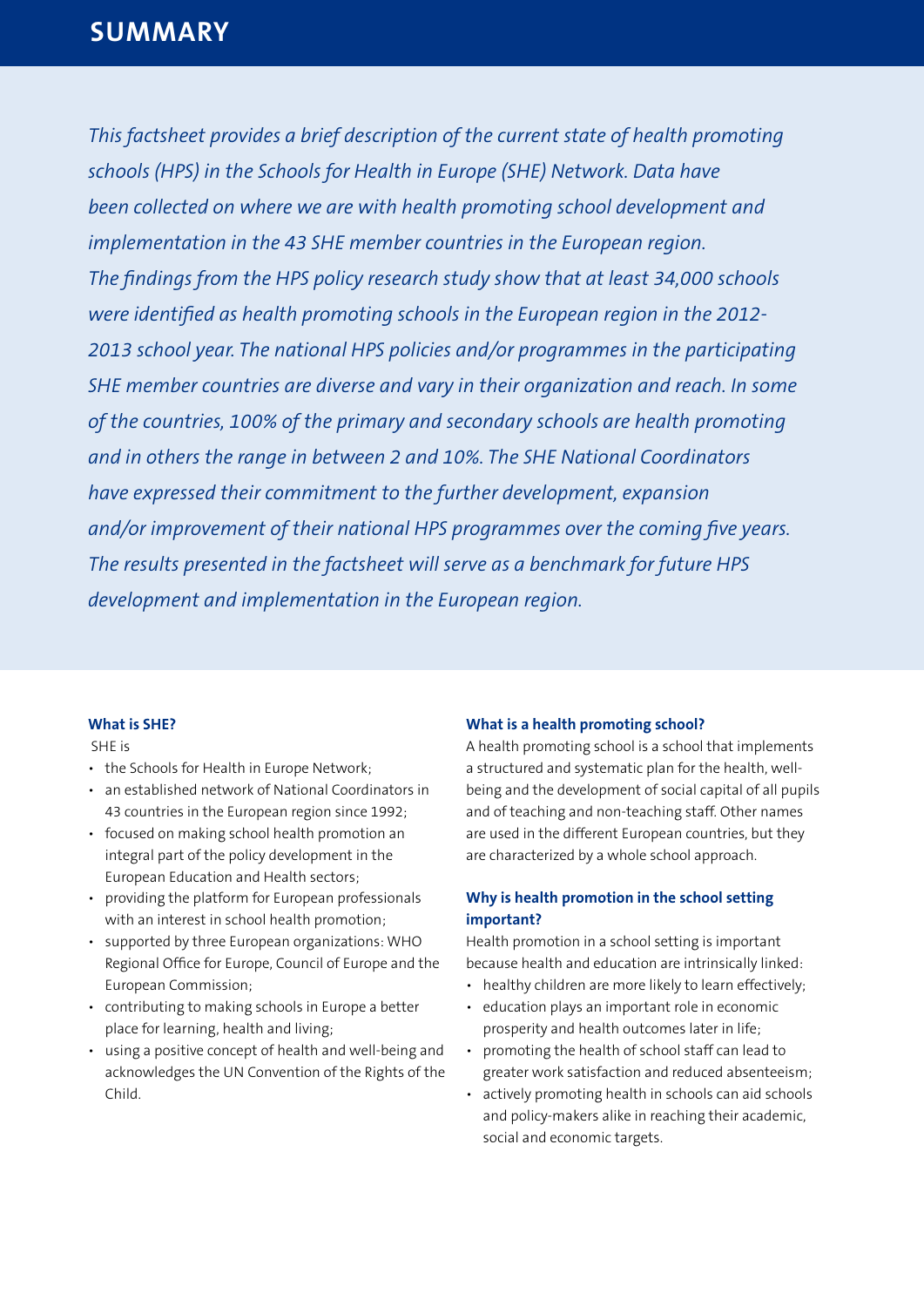

#### **State of the art of health promoting schools in Europe**

In order to gain a more complete picture of the current state of national HPS policy in the SHE member countries a descriptive questionnaire-based study was conducted in 2013 by the SHE secretariat. All 43 SHE National Coordinators, representing the current SHE member countries, were asked to complete the online SHE policy questionnaire. Of the 43 coordinators, 26 (60%) responded to and completed the questionnaire<sup>1</sup>. The following information is a summary of the key findings.

#### **Number of health promoting schools in Europe**

Based on our research study, the total number of health promoting schools in the European region in the school year 2012-2013 is at least 34,000 schools including preschools, primary, secondary and other types of schools. This number can serve as a benchmark for where we are with HPS in the European region. It can be seen as an underestimation because of the high non-response (40%) in our study.

The number and percentage of health promoting primary, secondary and compulsory schools varies widely by country:

- age group of students ranges from 3 to 20 years old;
- all of the primary and secondary schools in Portugal and Wales are HPS. In Iceland, 100% of the secondary schools are HPS;
- around 50% of the primary and secondary schools in Slovenia are HPS;
- the percentage of HP primary and secondary or compulsory schools is around 20% in Kosovo, Lithuania, Russia and Ukraine;
- the percentage of HP primary and secondary or compulsory schools is between 2 and 10% in Croatia, Austria, the Czech Republic, Denmark, Malta, and Poland.

# **Number of SHE member countries with a national HPS policy**

Sixteen (62%) of 26 National Coordinators reported that their country has a formal national HPS policy.

1) The countries involved in the 2013 study are: Albania, Armenia, Austria, Czech Republic, Croatia, Denmark, Estonia, Finland, France, Georgia, Greece, Iceland, Kosovo, Kyrgyzstan, Lithuania, Macedonia, Malta, the Netherlands, Norway, Poland, Portugal, Russian Federation, Slovenia, Switzerland, Ukraine, Wales.

# **SHE core values**

On the European level, the following core values are shared that underpin the health promoting school approach:

- **Equity.** Equal access for all to education and healtha
- **Sustainability.** Health, education and development are linked. Activities and programmes are implemented in a systematic way over a prolonged period
- **Inclusion.** Diversity is celebrated. Schools are communities of learning, where all feel trusted and respected
- **Empowerment.** All members of the school community are actively involved
- **Democracy.** Health promoting schools are based on democratic values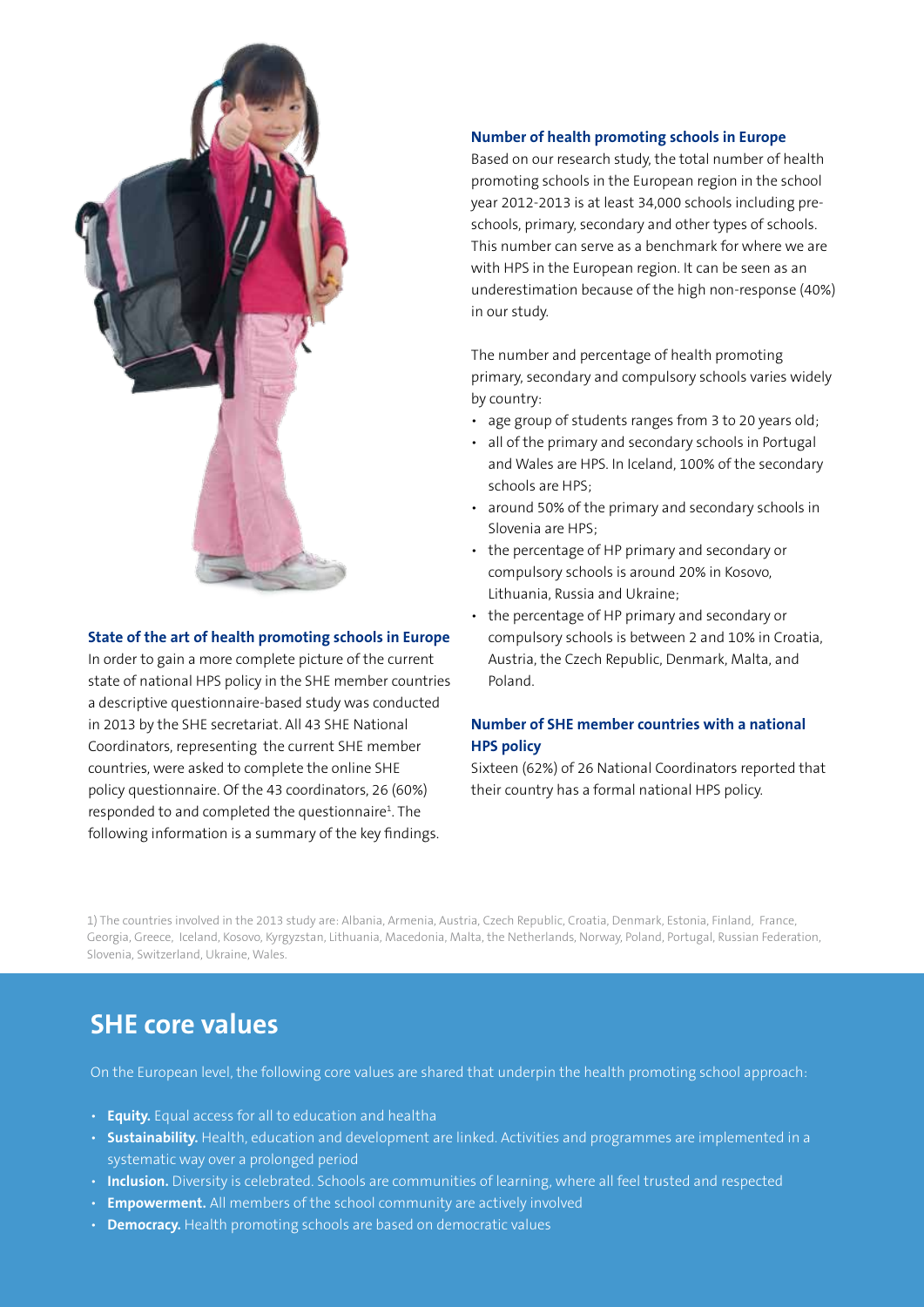## **Integration of national HPS policy into other national policies**

National HPS policy is included in the national education policy in almost 2/3 European countries (16 countries, 62%). **Graph 1** illustrates in which national policies the national HPS policy is included in for the 26 responding SHE member countries. Twelve (46%) of the countries have incorporated HPS policy into two or more other national policies.



*National HPS policy integrated into other national policies*



*Graph 1. Integration of national HPS policy into other national policies*

## **Health education as a separate subject in the national health curriculum**

Health education is included in the national curriculum as a separate subject in 10 (38%) of the 26 European countries. In 16 (62%) of the 26 countries, health education is incorporated into other subjects. These include physical education, health and safety, personal and social education, home economics, nutrition, citizenship, biology, life sciences and design and technology.

# **SHE pillars**

On the European level, the following pillars are shared that underpin the health promoting school approach:

- **Whole school approach to health.** Combine health education in the classroom with development of school policies, the school environment, life competencies and involving the whole school community
- **Participation.** A sense of ownership by student, staff and parent
- **School quality.** Health promoting schools create better teaching and learning processes and outcomes. Healthy pupils learn better, healthy staff work better
- **Evidence.** Development of new approaches and practices based on existing and emerging research
- **School and community.** Schools are seen as active agents for community development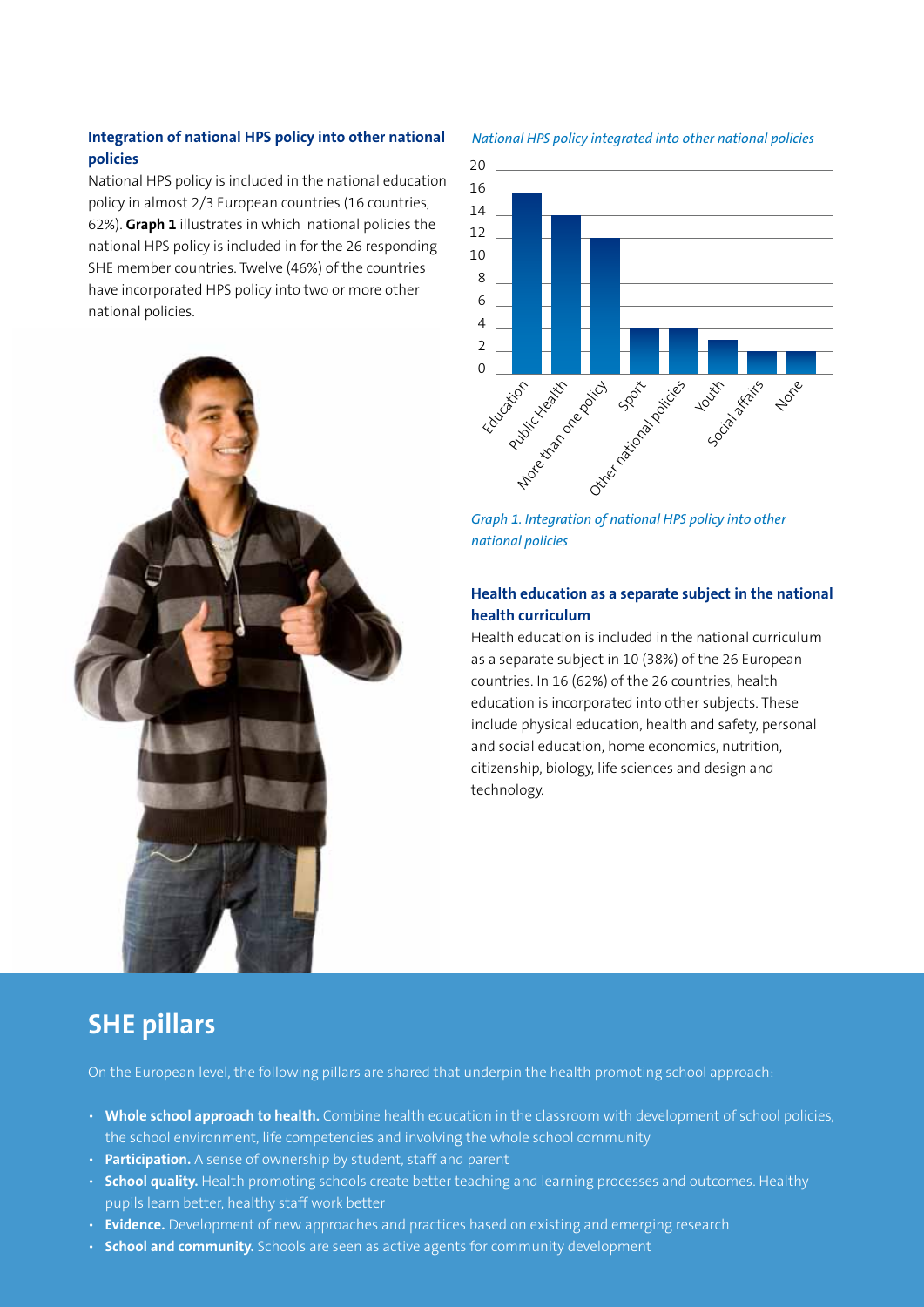

#### *Health topics included in the national HPS policy*



#### **Health topics included in the national HPS policy**

Health promotion in schools often focuses on specific health topics. **Graph 2** illustrates the primary health topics included in the national HPS policy of the 26 participating countries. Almost all of the 26 countries included sports/physical education (96%), healthy eating (92%), drugs/smoking/alcohol (92%) and mental health (80%) in their national HPS policy.

### **Stakeholders in national HPS programme National level**

On the national level, the government is the most often mentioned key stakeholder in the national HPS programme (22 of 26 countries (85%)), mainly the Ministry of Health and Ministry of Education. Other stakeholders mentioned include international organisations (WHO and UNICEF), national Ministries of Labour and Social Policy, of Environment and of Youth, national public health institutes, NGOs and teacher training centres.

#### **Regional, district or local level**

On the regional, district or local level, the regional/local government is also the main key stakeholder, 21 of 26 countries (81%). Local governmental agencies were more frequently reported as key stakeholders, e.g., public health offices, centres or institutes. Other stakeholders mentioned include the regional Departments of Education and Health, regional Boards of Education, insurance providers, schools and teacher training centres.

#### **Sources of funding for national HPS programmes**

Twenty (77%) of 26 European countries receive public funding for at least a portion of their health promoting activities or related human resources. However, the level of public funding received by the HPS programmes varies widely by country. Some of the National Coordinators reported that the HPS programmes receive full public funding and others reported that the public funding is limited or insufficient. The principal public funding sources include the Ministry of Education and the Ministry of Health.

## **Main expectations of National Coordinators for their national HPS programme**

Table 1 presents the SHE National Coordinator's main expectations for their country's national HPS programmes over the next five years. The SHE National Coordinators have diverse expectations, the most mentioned are to have a national policy/strategy and to increase the number of health promoting schools in their country.

| <b>Main expectations</b>                    | <b>Number of</b><br>responses | % of total<br>$(N=26)$ |
|---------------------------------------------|-------------------------------|------------------------|
| To have a national programme/<br>strategy   | 11                            | 42                     |
| Increase number HPS                         | q                             | 35                     |
| Network/collaboration among<br>stakeholders | Զ                             | 31                     |
| Monitoring and evaluation                   | 6                             | 23                     |
| Increased health and well-being             |                               | 19                     |

*Table 1. Main expectations of National Coordinators*